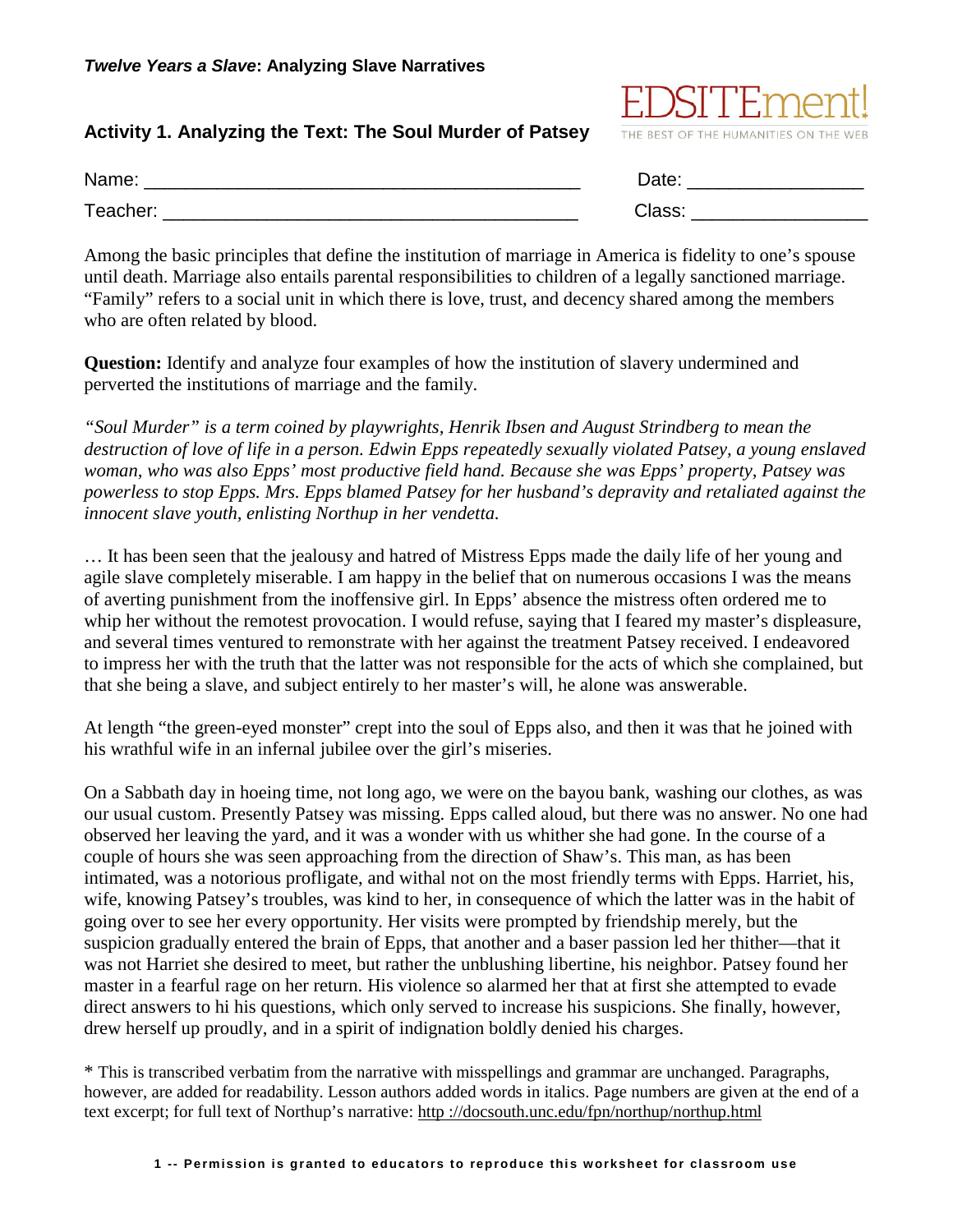## *Twelve Years a Slave***: Analyzing Slave Narratives**

"Missus don't give me soap to wash with, as she does the rest," said Patsey, "and you know why. I went over to Harriet's to get a piece," and saying this, she drew it forth from a pocket in her dress and exhibited it to him. "That's what I went to Shaw's for, Massa Epps," continued she; "the Lord knows that was all."

"You lie, you black wench!" shouted Epps.

"I *don't* lie, massa. If you kill me, I'll stick to that."

"Oh! I'll fetch you down. I'll learn you to go to Shaw's. I'll take the starch out of ye," he muttered fiercely through his shut teeth.

Then turning to me, he ordered four stakes to be driven into the ground, pointing with the toe of his boot to the places where he wanted them. When the stakes were driven down, he ordered her to be stripped of every article of dress. Ropes were then brought, and the naked girl was laid upon her face, her wrists and feet each tied firmly to a stake. Stepping to the piazza, he took down a heavy whip, and placing it in my hands, commanded me to lash her. Unpleasant as it was, I was compelled to obey him. No where that day, on the face of the whole earth, I venture to say, was there such a demoniac exhibition witnessed as then ensued.

Mistress Epps stood on the piazza among her children, gazing on the scene with an air of heartless satisfaction. The slaves were huddled together at a little distance, their countenances indicating the sorrow of their hearts. Poor Patsey prayed piteously for mercy, but her prayers were vain. Epps ground his teeth, and stamped upon the ground, screaming at me, like a mad fiend, to strike *harder*.

"Strike harder, or *your* turn will come next, you scoundrel," he yelled.

"Oh, mercy, massa!—oh! have mercy, *do*. Oh, God! pity me," Patsey exclaimed continually, struggling fruitlessly, and the flesh quivering at every stroke.

When I had struck her as many as thirty times, I stopped, and turned round toward Epps, hoping he was satisfied; but with bitter oaths and threats, he ordered me to continue. I inflicted ten or fifteen blows more. By this time her back was covered with long welts, intersecting each other like net work. Epps was yet furious and savage as ever, demanding if she would like to go to Shaw's again, and swearing he would flog her until she wished she was in h--l. Throwing down the whip, I declared I could punish her no more. He ordered me to go on, threatening me with a severer flogging than she had received, in case of refusal. My heart revolted at the inhuman scene, and risking the consequences, I absolutely refused to raise the whip. He then seized it himself, and applied it with ten-fold greater force than I had. The painful cries and shrieks of the tortured Patsey, mingling with the loud and angry curses of Epps, loaded the air. She was terribly lacerated—I may say, without exaggeration, literally flayed. The lash was wet with blood, which flowed down her sides and dropped upon the ground. At length she ceased struggling. Her head sank listlessly on the ground. Her screams and supplications gradually decreased and died away into a low moan. She no longer writhed and shrank beneath the lash when it bit out small pieces of her flesh. I thought that she was dying.

It was the Sabbath of the Lord. The fields smiled in the warm sunlight—the birds chirped merrily amidst the foliage of the trees—peace and happiness seemed to reign everywhere, save in the bosoms of Epps and his panting victim and the silent witnesses around him. The tempestuous emotions that were raging there were little in harmony with the calm and quiet beauty of the day. I could look on Epps only with